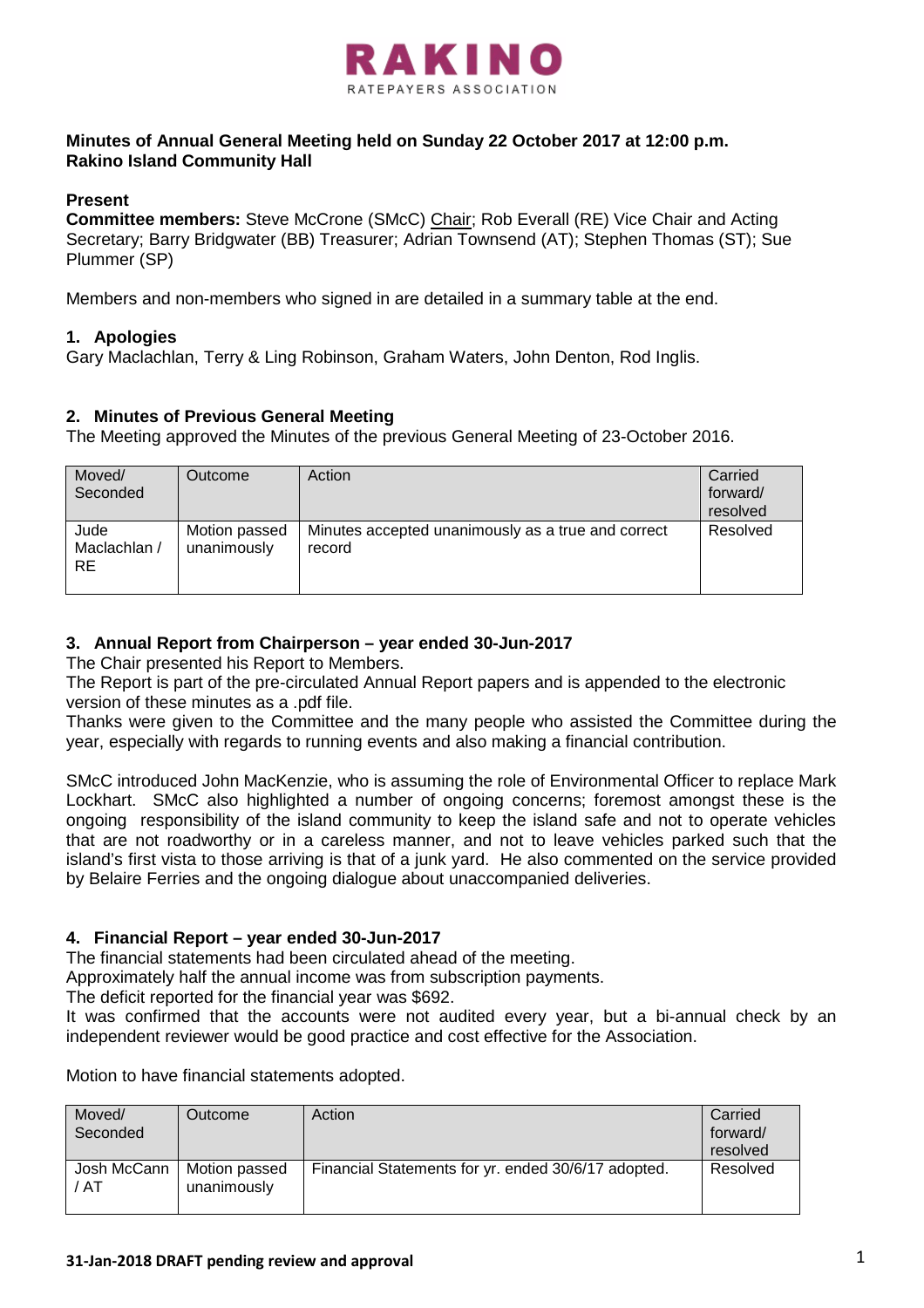

## **5. Other Reports:**

#### **Environment – see below in item 7 (General Business)**

#### **Fire Marshall's report (Hank Postmaa)**

The Firelord units were reported to be fully operational. The new Fire Officer (Dale Tawa) has confirmed that rural firefighting training is available and can be organised, building on the success of training delivered previously.

People were reminded that the Firelords could be used for other purposes, such as housewashing, but they should be refuelled and the water tanks must be replenished with fresh water upon return.

A reminder was given about the start of the Total Fire Ban from 01-December.

Hank confirmed that he was available to offer consultative advice on new site development or refurbishment specifically with regard to the optimal positioning of tanks (away from homes) and of installation (new or retrofit) of 50mm camlocks to permit the attachment of fire hoses. A questions was raised about where these camlocks could be sourced from, as they can be fitted whilst a tank is full of water.

SMcC thanked both Hank and Bev for their tremendous volunteer contribution throughout the year.

## **6. Election of new Committee members:**

The following existing Committee members (2016-7) seek to retire and do not offer themselves for reelection:

- John Denton (Immediate Past Chair and not standing for re-election after three years)
- Sue Plummer (But Sue will continue to support the Community Hall sub-committee)
- Rob Everall (as Vice Chair)
- Barry Bridgwater (as Treasurer)

The Constitution requires the appointment of the following five Officers of the Association: Chair, Immediate Past Chair, Vice Chair, Secretary, Treasurer; and up to four non-office holding Committee members.

The following new nominations for the 2016-17 Committee had been confirmed:

- Steve McCrone (Chair and Immediate Past Chair by default, unless opposed)
- Jude Maclachlan (Vice Chair)
- Rob Everall (Secretary)
- Stephen Thomas
- Adrian Townsend
- **Barry Bridgewater**
- Rod Inglis (not able to attend this meeting but proposed by ST and seconded by RE beforehand)

No specific nominations have been received for the position of Treasurer.

In keeping with the practice last year, it was agreed that the Committee would resolve the remaining appointment at the first Committee meeting following this AGM.

The Committee members proposed were unanimously accepted by the members in attendance.

Retiring Committee Members were thanked by SMcC for their contribution to RRA.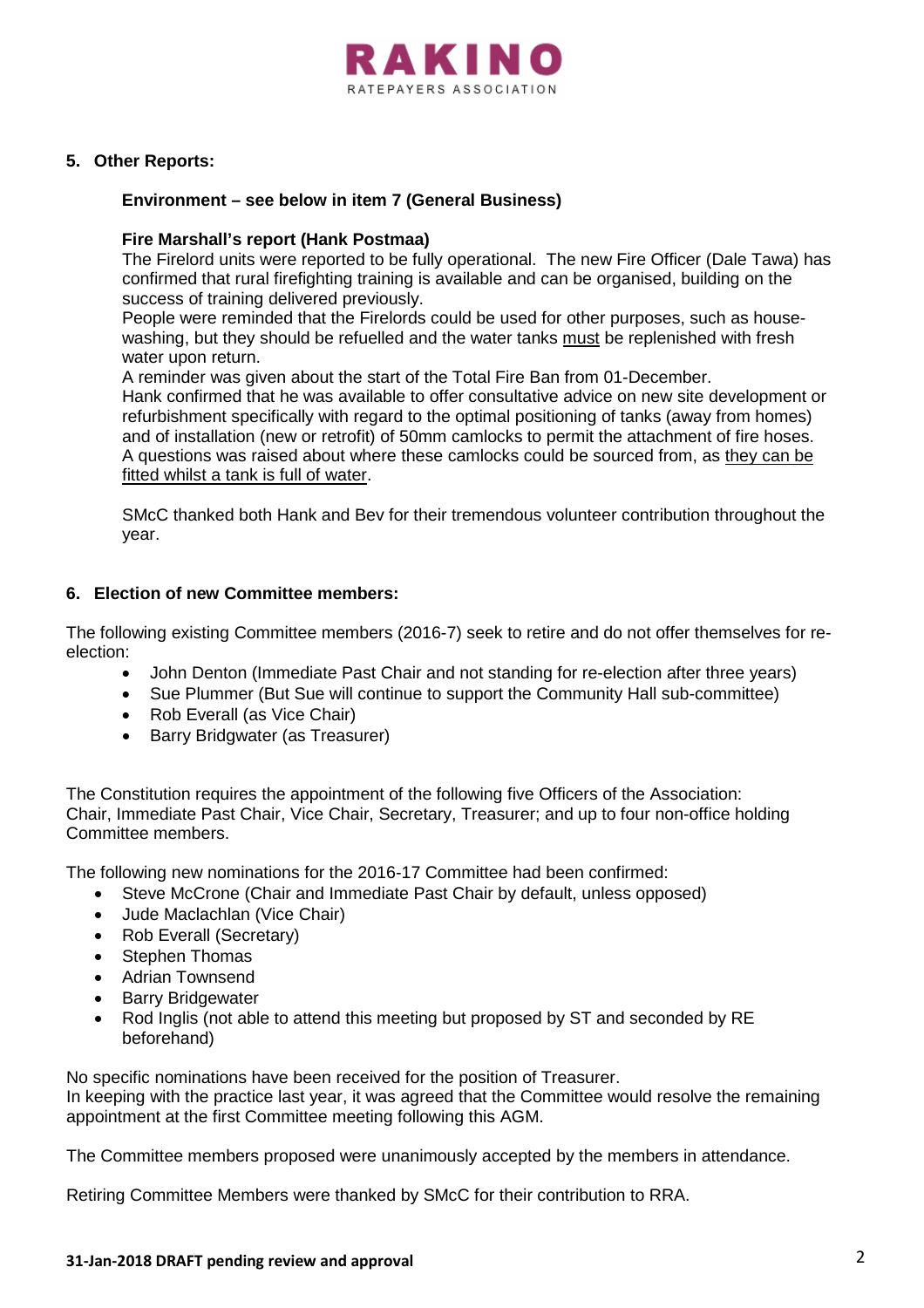

#### **7. General Business**

**Community Hall:** Chris Clews (Community Hall sub-committee) summarised steps taken to date, including a visit to the island by members of Auckland Council and the Waiheke Local Board. As a result of that meeting and discussion, a Construction Assessment of the building had been carried out, but a Community Use assessment remained outstanding. Any proposed action was entirely contingent upon the budget available.

A number of proposals had been considered, including the reinstatement and extension of the sea wall, moving the Hall back from the water's edge or simply elevating it in situ well above the height of MHWS and storm surges, with appropriate repairs to pilings and floor.

Cost estimates ranged from \$3-500k being required to complete a comprehensive programme (to Building Code) to protect the Community Hall for the foreseeable future.

Complications have arisen through Health & Safety compliance protocols which mean that only approved Council contractors can now be used to maintain the fabric of the building. This means that work can no longer be undertaken by island-based tradespeople, unless they have undertaken and maintain full Council H&S compliance.

Discussions are ongoing and action will continue through the sub-committee, with the proposal to escalate the matter to more senior Councillors.

**Environmental Strategy** – John MacKenzie introduced himself to the members, and introduced Kevin Parker, a conservation scientist, who will be undertaking research for and drafting a Restoration Plan for the Rakino environment under a grant which has been received.

The focus of the study will be a strategy for the restoration of native flora and habitat and reintroduction of such native species of fauna as will be sustainable on Rakino, which is already ahead of the game thanks to many years of local replanting efforts by forward-thinking individuals. Rakino is unique in that it is pest-free and supportive of native bird species which are simply not seen on the mainland. However, it does have dogs and cats, which are a limiting factor.

The output of the study will present viable options, not dictate as to what must be done. It will afford the means to protect and maintain what we have, control pests and weeds, further enhance the environment with the 'right' new planting and the introduction of new bird species (e,g, white heads and saddlebacks) equipped to cope with the natural constraints that already exist.

The report and recommendations should be completed by calendar year-end.

**Strategic Plan** – a strategic plan has been mooted for some time, but renewed efforts will be injected to push it forward utilising a sub-committee. Taking up the threads first encompassed in 'The Rakino Way', it will comprise an overall view of how to develop the island as an organic entity, with consideration to the local economy, the environment and the needs of the community. On behalf of the Committee, AT volunteered to head this up.

It was also agreed that 'The Lonely Island Guide to Rakino' should be published to the RRA website.

**Green Waste project** - RE confirmed that the Bokashi Bin project had completed (grant closed) with more than 60 sets of bins deployed, and additional stocks available to purchase at the discounted price (one set of bins per household).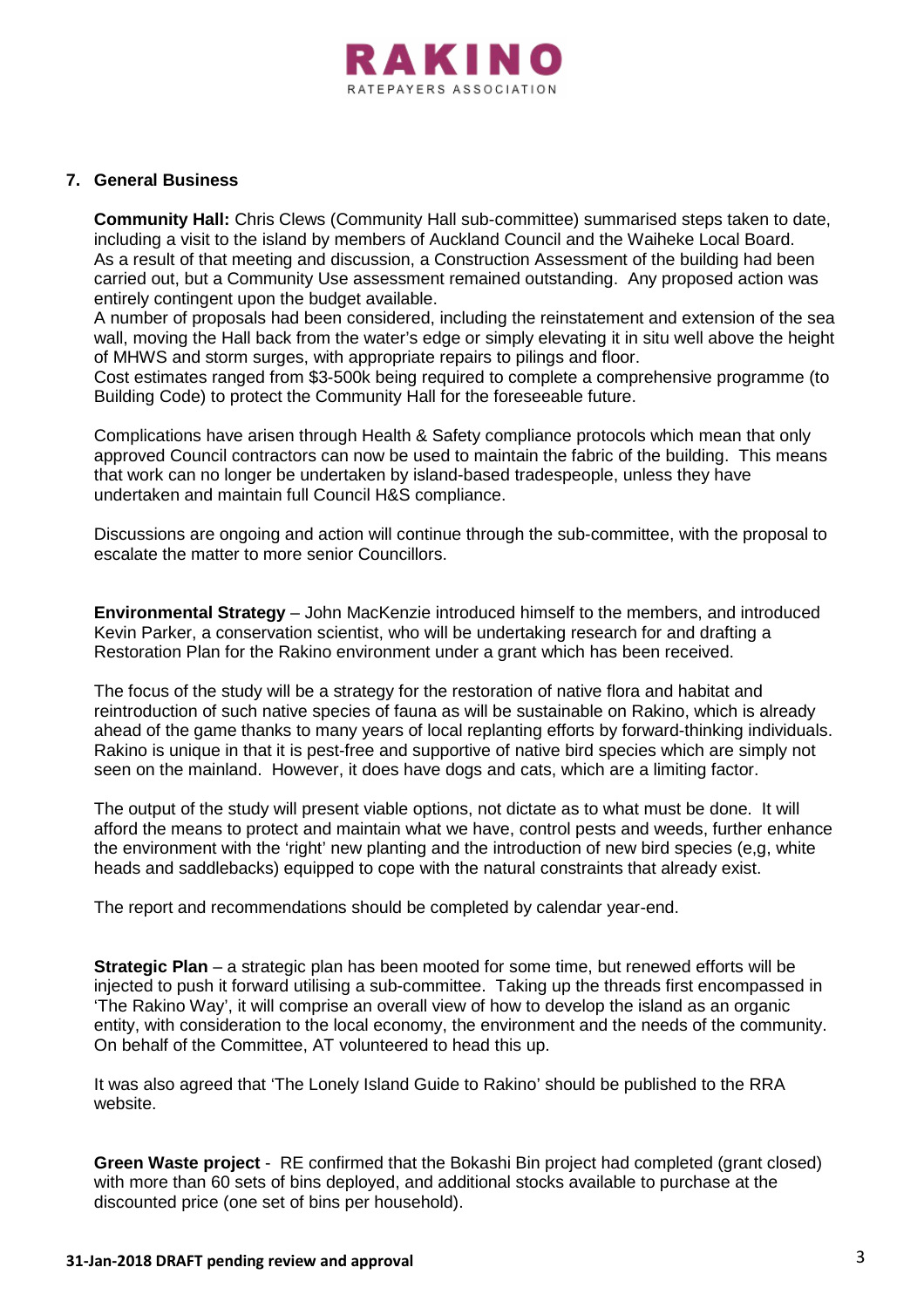

Pat Withers raised concerns about rubbish management practice. Households should keep all inorganic waste on private properties until the Inorganic Collection dates were confirmed, as there is no facility to dump such material in Home Bay. Waste should be sorted properly according to bin contents and all cardboard flattened and separated. More discipline was needed to make the rubbish management process easier, and the bins at collection points had all been refurbished with new signage to make it clearer.

It was confirmed that there will be a beach clean up event early in the new year (date to be confirmed, but 5<sup>th</sup> January proposed). Caroline Beasley will be organising it, followed by a sausage sizzle (sponsored by RRA) to thank all volunteers.

Also further planting dates will be confirmed through John MacKenzie, and volunteers at the Nursery will always be welcomed.

SMcC summarised the planned **50th Anniversary celebrations** to immediately follow the AGM, including a sausage sizzle, bouncy castle, 'bang-the-nail', stocks and lucky dip. A fishing competition was held earlier in the day which was very well supported, with thanks to sponsors who kindly donated prizes and volunteer organisers.

Kevin Hester reported on attending a planning meeting on **Emergency Response** preparations in the event of fire, tsunami, earthquake or storm/cyclone.

Practical measures include a simple 'OK' or 'HELP' sign on properties to focus rescue efforts where most needed, a database of first responders and a phone tree list for firefighters. Some basic materials have also been procured (after the Plague Skink response) which might help in making damaged properties weatherproof or creating rudimentary shelter. Kevin kindly confirmed his intention to do further work on pulling together a plan for adoption within the Rakino community.

AT asked for the level of interest in **planting fruit trees along the roadside**s, with the offer to donate young trees for planting, and AT / ST agreed to take this initiative forward and seek other supporters.

The issue of a **pukeko cull** was tabled and it was agreed that the Committee would report back with options (which may include a one day cull, property owners shooting on their own properties or bringing in an external specialist contractor).

Laura Sunderland raised concerns about **the cost of motor vehicle WOF and Registration**, with the threat of cars being pink stickered by Auckland Transport where there was no cost effective solution to getting compliance on the island.

Chris Clews had done extensive research in this area and confirmed to the meeting that the law is clear and unequivocal. One approach could be to adopt the low-cost Rural Registration (for traceability to the vehicle owner) and reduce speed limits lower than the generic 50 kph (i.e. if a vehicle travels at less than 40 kph, then no WOF is required). Parts of Waiheke are already adopting lower speed limits, and Rakino sits in its ward. There are LTSA exemptions under Class A, B and 'Agricultural' vehicles, but Rakino does not sit easily in any one of these classifications due to the multiple ownership and public roading, albeit very limited.

It was agreed that CC would draft a proposal to submit to the community, prior to submission to Auckland Transport to test out the feasibility of making changes to road classification.